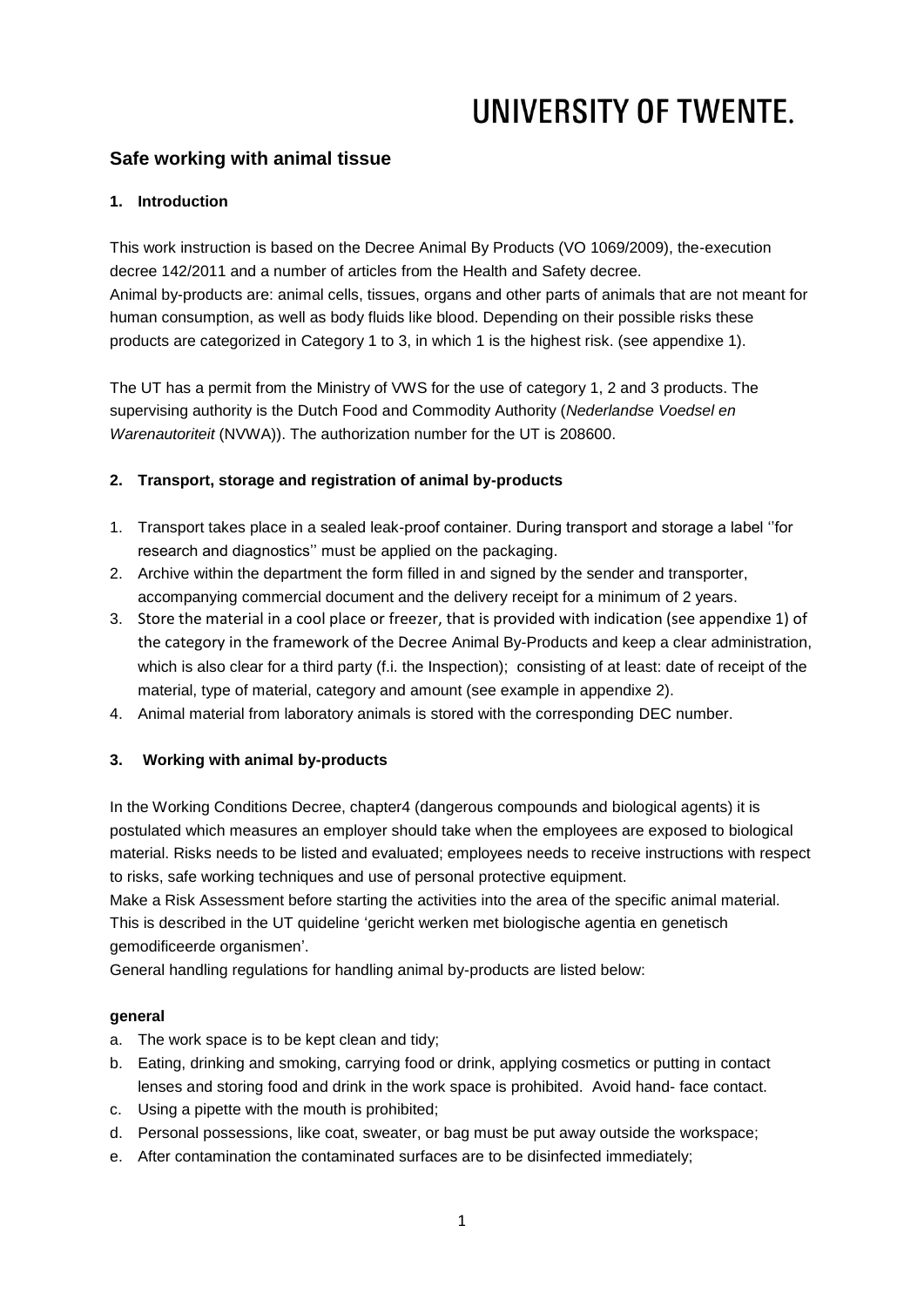- f. Wearing personal protective gear including gloves, safety goggles etc. is not always necessary from a microbiological perspective. However, it is compulsory for chemical reasons (use of disinfectants, solvents). If ones skin is not in optimal condition or when the experiment does so require, disposable gloves should be worn.
- g. For the internal transport of preparations a Bio-Transport carriage system is used. This is a locked system (using clips), break-resistant, transparent and can be autoclaved/sterilised. Before transport from the laboratory and after use it is to be disinfected in the laboratory.

### **during work**

- h. During the work the doors and windows of the work space must be closed;
- i. During all activities the creation and circulation of aerosols must be avoided, for example by waiting several minutes with the opening of tubes until the aerosols have been settled down, leaving the graft needles to dry before flaming, and draining the pipette against the lining of a tube instead of using force by pressing the pipette; If aerosol forming is to be expected work in a microbiological safety cabinet (MVK). If this is not possible, use a breathing mask with FFP2L-filter and safety goggles.
- j. Fitting working clothes are to be worn. It is prohibited to wear these working clothes outside the work space. Each space has its own set of laboratory coats. Lab coats belonging to a work space are not to be worn outside this space or taken to another space;
- k. Always centrifugate in closed tubes. If an open centrifuge tube is needed, use a closed bucket and open it in a safety cabinet. In case of damage of the tubes, open the rotor in a safety cabinet and after cleaning disinfect with an appropriate disinfectant.
- l. The use of hypodermic needles and syringes is forbidden unless this is absolutely necessary for the experiment. Only when the use of hypodermic needles is necessary, keep the following rules in mind:
	- Only use disposable hypodermic needles and syringes;
	- The syringe must be filled carefully so that no air bubbles occur;
	- When emptying the syringe, the point of the needle must be held in the liquid;
	- After use, the needles and syringes must be placed directly into a sharps bin for disposal;
	- Do not replace the needle in the plastic protective sheath.

### **ending the activities**

- m. The work surfaces are disinfected at the end of the work and at the end of each working day;
- n. Upon leaving of the work space, hands should be washed used using soap;

### **waste and contaminated material**

o. All biological waste is collected in blue SZA (specific hospital waste) drums that can be locked and inactivated before being disposed of. This means storing followed by offering for combustion; For animal by-products there is a special category (see 6.3 in scheme waste products posing special risks).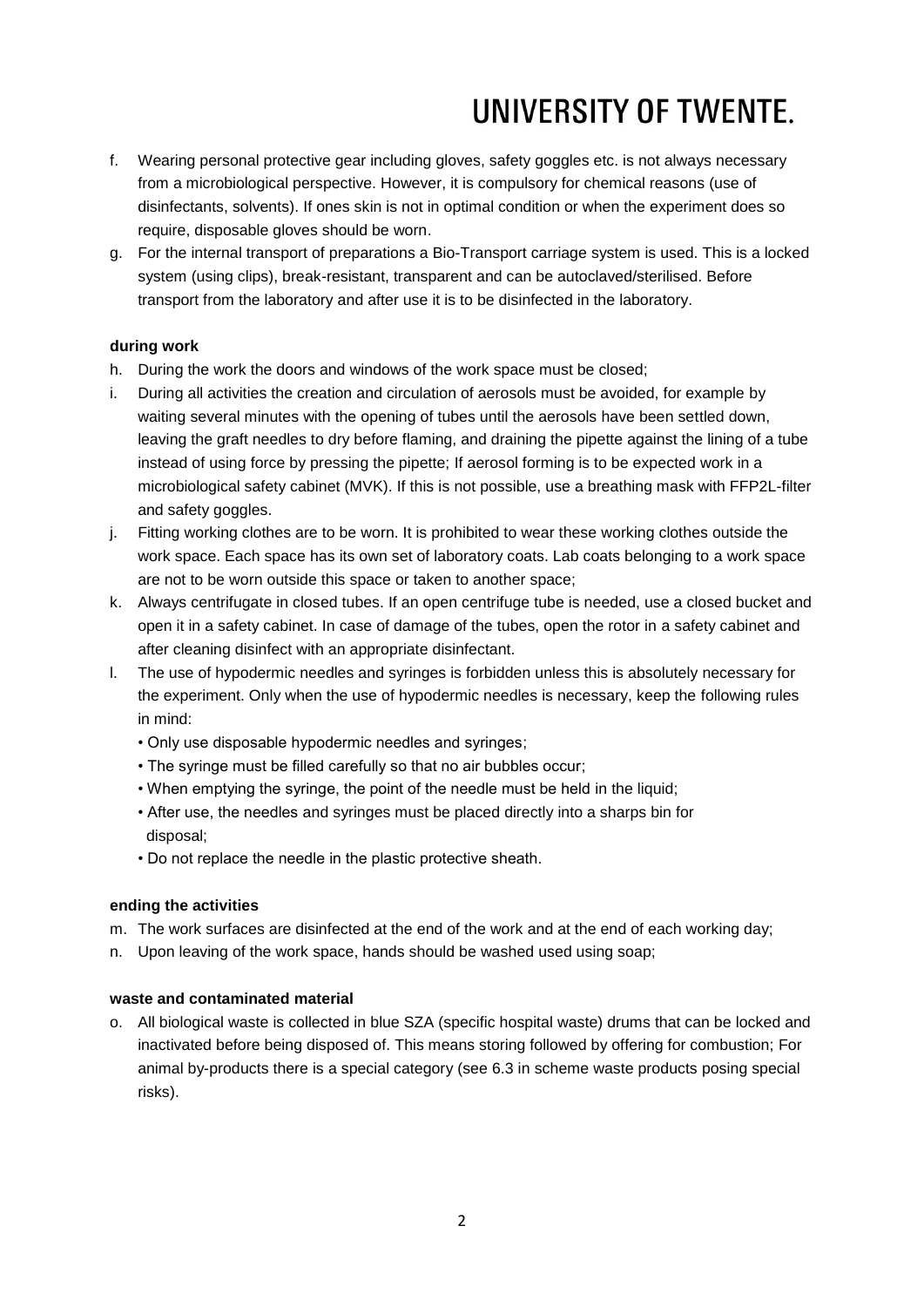| 6 Afvalstoffen met buitengewone risico's (Waste products posing special risks) |       |                                                          |    |             |  |  |
|--------------------------------------------------------------------------------|-------|----------------------------------------------------------|----|-------------|--|--|
| 6.1                                                                            | V4310 | Specifiek ziekenhuisafval<br>(EURAL MENS)                | œ. | <b>VRIJ</b> |  |  |
| 6.2                                                                            | V4310 | SZA, Genetisch<br>gemodificeerd organismen               | ⊛  | <b>VRIJ</b> |  |  |
| 6.3                                                                            | V4310 | Specifiek ziekenhuisafval<br>(EURAL 18.02.02 mbt dieren) | ۷  | <b>VRIJ</b> |  |  |

## **4. Accidents and incidents**

### *Personal contamination*

In case of a prick incident, that exposes you tot animal material, firstly block the finger and rinse under water tap then disinfect with betadine iodine or 0,5% chloorhexidine in 70% ethanol. Contact immediately the occupational health officer (088-2726312) to discuss the follow-up.

- 1. In case of an injury, call the emergency assistance team (BHV) at 2222, so first aid can be given quickly and adequately.
- 2. Rinse contaminated eyes for 10 minutes with the help of the eye rinse facility present.
- 3. In case animal by-products gets into the mouth, rinse the mouth straight away with water or physiological salt.
- 4. Disinfect the skin of contaminated people with 0,5% chloorhexidine in 70% ethanol or betadine iodine.
- 5. Fill in a registrationform [\(ongevalformulier.\)](https://www.utwente.nl/hr/formulieren_webapplicaties/ongevallenformulier/) for accidents, incident and unsafe situations.

### *Decontamination after spilling of potentially contaminated material*

- 1. Soak up spillage with a tissue (wear nitrile gloves) and dispose of in the waste barrel for micro biological contaminated waste. After that cover the space with a 0.1% chlorine solution from a organic chloride connection or another adequate disinfectants and leave this to soak for 10 minutes. Soak up everything with a tissue and dispose also in the waste barrel for biological contaminated material. After that clean the contaminated surface with water and soap.
- 2. When there is an incident with breakage of tubes or other glassware use tweezers to pick up and dispose of the shards in the waste barrel for contaminated biological waste.
- 3. Have the contaminated materials that can be re-used autoclaved.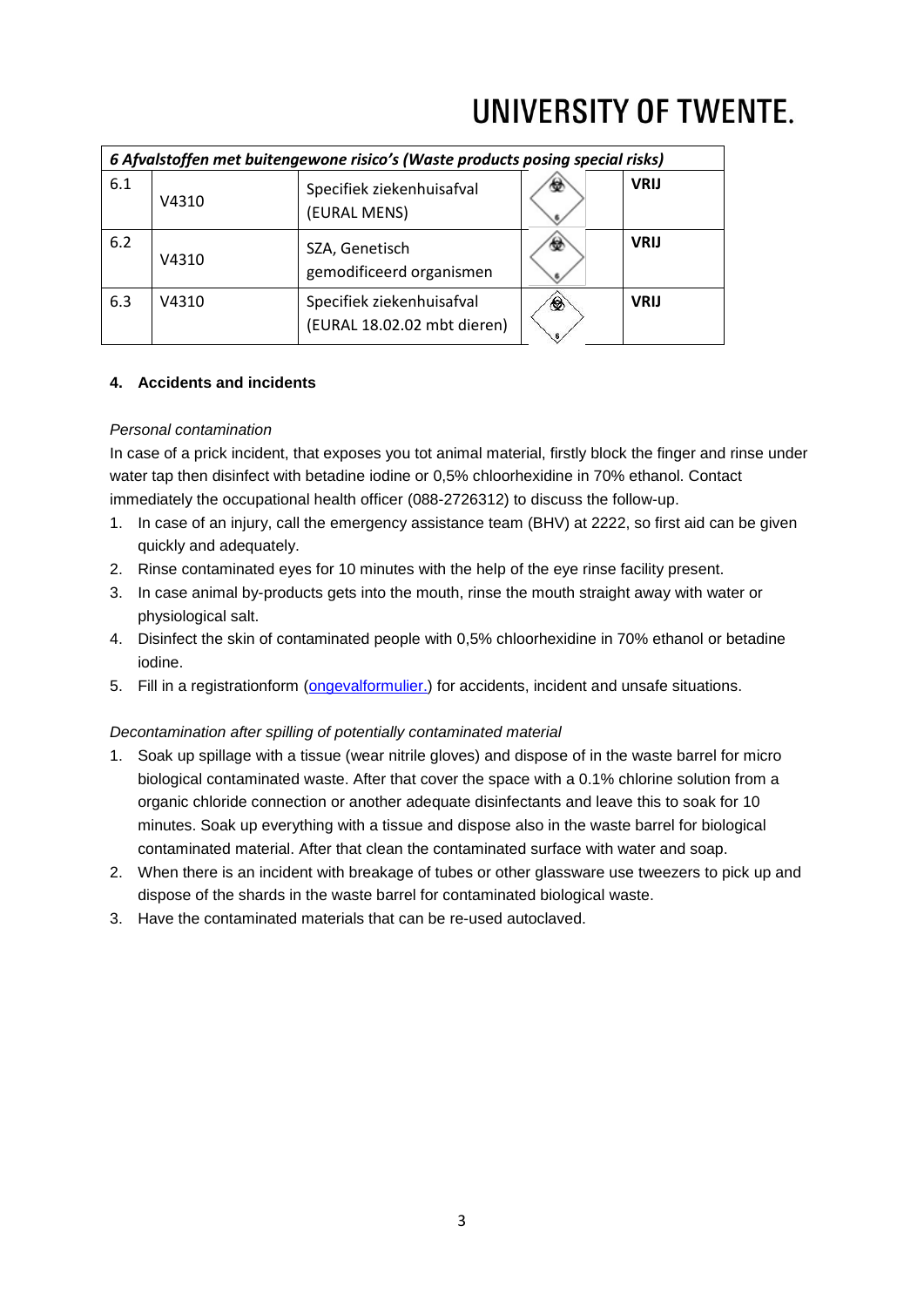## **Annexe 1 Animal by-products**



## Article 8

## **Category 1 material**

Category 1 material shall comprise the following animal by-products:

(a) entire bodies and all body parts, including hides and skins, of the following animals:

(i) animals suspected of being infected by a TSE in accordance with Regulation (EC) No 999/2001 or in which the presence of a TSE has been officially confirmed;

 $(iii)$  animals killed in the context of TSE eradication measures;

(iii) animals other than farmed and wild animals, including in particular pet animals, zoo animals and circus animals;

(iv) animals used for experiments as defined by Article 2(d) of Directive 86/609/EEC without prejudice to Article  $3(2)$  of Regulation (EC) No 1831/2003;

 $\sqrt{(v)}$  wild animals, when suspected of being infected with diseases communicable to humans or animals;

(b) the following material:

(i) specified risk material;

(ii) entire bodies or parts of dead animals containing specified risk material at the time of disposal;

 $(c)$  animal by-products derived from animals which have been submitted to illegal treatment as defined in Article  $1(2)(d)$  of Directive 96/22/EC or Article 2(b) of Directive 96/23/EC;

(d) animal by-products containing residues of other substances and environmental contaminants listed  $\sin$  Group B(3) of Annex I to Directive 96/23/EC, if such residues exceed the permitted level laid down by Community legislation or, in the absence thereof, by national legislation;

 $\epsilon$ ) animal by-products collected during the treatment of waste water required by implementing rules adopted under point (c) of the first paragraph of Article 27:

 $\vert$ (i) from establishments or plants processing Category 1 material; or

(ii) from other establishments or plants where specified risk material is being removed;

(f) catering waste from means of transport operating internationally;

(g) mixtures of Category 1 material with either Category 2 material or Category 3 material or both.



Article 9

### **Category 2 material**

Category 2 material shall comprise the following animal by-products:

(a) manure, non-mineralised guano and digestive tract content;

(b) animal by-products collected during the treatment of waste water required by implementing rules adopted under point (c) of the first paragraph of Article 27: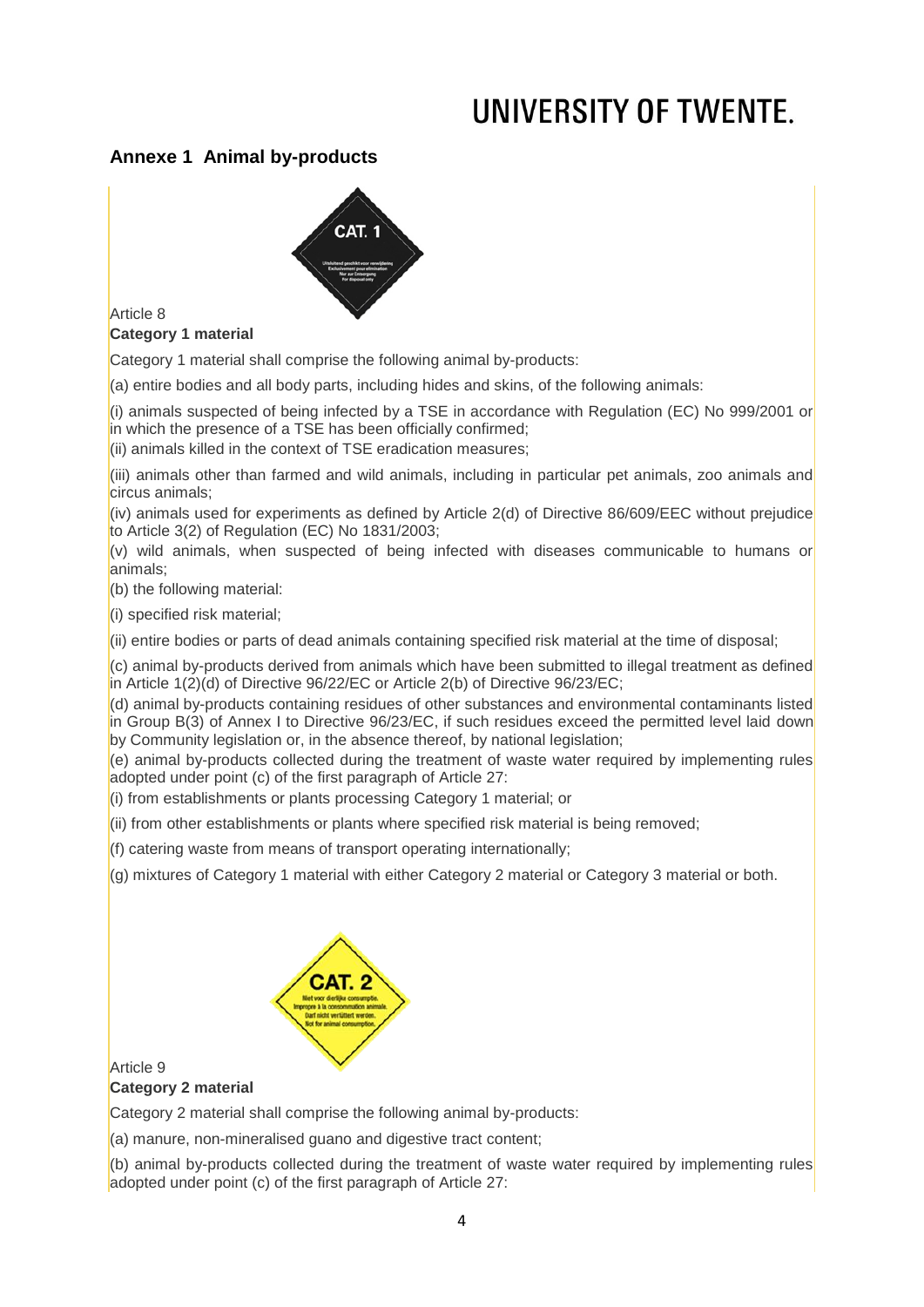(i) from establishments or plants processing Category 2 material; or

(ii) from slaughterhouses other than those covered by Article  $8(e)$ ;

(c) animal by-products containing residues of authorised substances or contaminants exceeding the permitted levels as referred to in Article 15(3) of Directive 96/23/EC;

 $\alpha$ ) products of animal origin which have been declared unfit for human consumption due to the presence of foreign bodies in those products;

 $\vert$ (e) products of animal origin, other than Category 1 material, that are:

 $(i)$  imported or introduced from a third country and fail to comply with Community veterinary legislation for their import or introduction into the Community except where Community legislation allows their import or introduction subject to specific restrictions or their return to the third country; or

(ii) dispatched to another Member State and fail to comply with requirements laid down or authorised by Community legislation except where they are returned with the authorisation of the competent authority of the Member State of origin;

 $($ f) animals and parts of animals, other than those referred to in Article 8 or Article 10,

 $(i)$  that died other than by being slaughtered or killed for human consumption, including animals killed for disease control purposes;

(ii) foetuses;

(iii) oocytes, embryos and semen which are not destined for breeding purposes; and

(iv) dead-in-shell poultry;

(g) mixtures of Category 2 material with Category 3 material;

(h) animal by-products other than Category 1 material or Category 3 material.



### Article 10 **Category 3 material**

Category 3 material shall comprise the following animal by-products:

(a) carcases and parts of animals slaughtered or, in the case of game, bodies or parts of animals killed, and which are fit for human consumption in accordance with Community legislation, but are not intended for human consumption for commercial reasons;

 $($ b) carcases and the following parts originating either from animals that have been slaughtered in a slaughterhouse and were considered fit for slaughter for human consumption following an antemortem inspection or bodies and the following parts of animals from game killed for human consumption in accordance with Community legislation:

 $(i)$  carcases or bodies and parts of animals which are rejected as unfit for human consumption in accordance with Community legislation, but which did not show any signs of disease communicable to humans or animals;

(ii) heads of poultry;

(iii) hides and skins, including trimmings and splitting thereof, horns and feet, including the phalanges and the carpus and metacarpus bones, tarsus and metatarsus bones, of:

- animals, other than ruminants requiring TSE testing, and

- ruminants which have been tested with a negative result in accordance with Article 6(1) of Regulation (EC) No 999/2001;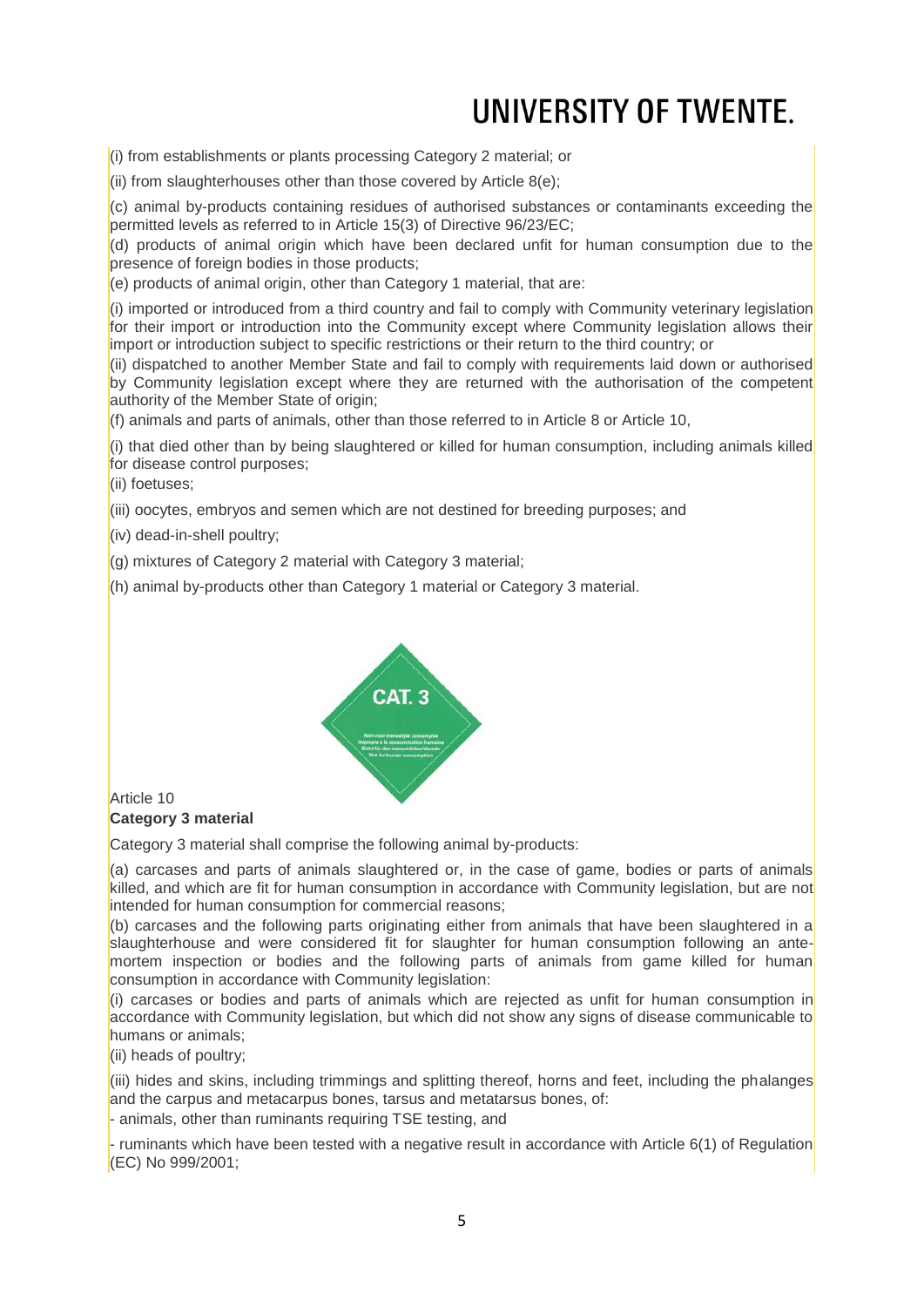(iv) pig bristles;

(v) feathers;

 $(c)$  animal by-products from poultry and lagomorphs slaughtered on the farm as referred to in Article  $1(3)(d)$  of Regulation (EC) No 853/2004, which did not show any signs of disease communicable to humans or animals;

 $\vert$ (d) blood of animals which did not show any signs of disease communicable through blood to humans or animals obtained from the following animals that have been slaughtered in a slaughterhouse after having been considered fit for slaughter for human consumption following an ante-mortem inspection in accordance with Community legislation:

 $(i)$  animals other than ruminants requiring TSE testing; and

(ii) ruminants which have been tested with a negative result in accordance with Article 6(1) of Regulation (EC) No 999/2001;

(e) animal by-products arising from the production of products intended for human consumption, including degreased bones, greaves and centrifuge or separator sludge from milk processing;

 $(6)$  products of animal origin, or foodstuffs containing products of animal origin, which are no longer intended for human consumption for commercial reasons or due to problems of manufacturing or packaging defects or other defects from which no risk to public or animal health arise;

 $(q)$  petfood and feedingstuffs of animal origin, or feedingstuffs containing animal by-products or derived products, which are no longer intended for feeding for commercial reasons or due to problems of manufacturing or packaging defects or other defects from which no risk to public or animal health arises;

 $(n)$  blood, placenta, wool, feathers, hair, horns, hoof cuts and raw milk originating from live animals that did not show any signs of disease communicable through that product to humans or animals;

 $(i)$  aquatic animals, and parts of such animals, except sea mammals, which did not show any signs of disease communicable to humans or animals:

(j) animal by-products from aquatic animals originating from establishments or plants manufacturing products for human consumption;

 $(k)$  the following material originating from animals which did not show any signs of disease communicable through that material to humans or animals:

(i) shells from shellfish with soft tissue or flesh;

(ii) the following originating from terrestrial animals:

- hatchery by-products,

- eggs,

- egg by-products, including egg shells,

(iii) day-old chicks killed for commercial reasons;

(l) aquatic and terrestrial invertebrates other than species pathogenic to humans or animals;

 $(m)$  animals and parts thereof of the zoological orders of Rodentia and Lagomorpha, except Category 1 material as referred to in Article 8(a)(iii), (iv) and (v) and Category 2 material as referred to in Article  $9(a)$  to  $(a)$ :

 $(n)$  hides and skins, hooves, feathers, wool, horns, hair and fur originating from dead animals that did not show any signs of disease communicable through that product to humans or animals, other than those referred to in point (b) of this Article;

 $\alpha$ ) adipose tissue from animals which did not show any signs of disease communicable through that material to humans or animals, which were slaughtered in a slaughterhouse and which were considered fit for slaughter for human consumption following an ante-mortem inspection in accordance with Community legislation;

 $($ p) catering waste other than as referred to in Article 8(f).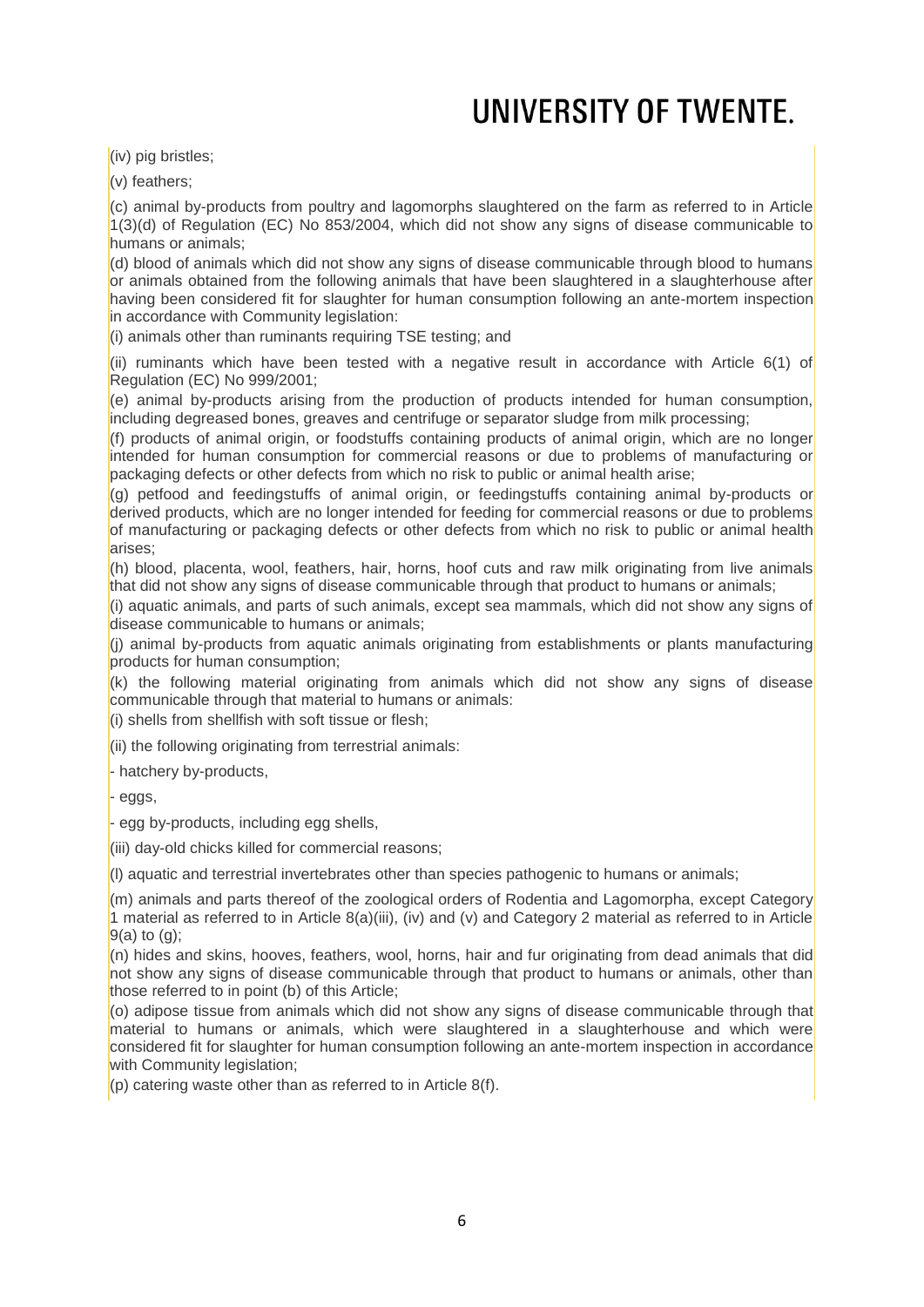## **Annexe 2 Example form animal by-products(sending/receiving and elimination)**

## REGISTER DIERLIJK MATERIAAL

**VERVOER/ONTVANGST I.K.V. VERORDENING EG-1069/2009**

| <b>ALGEMEEN:</b>                  |                                   |  |  |  |  |
|-----------------------------------|-----------------------------------|--|--|--|--|
| Volgnummer                        |                                   |  |  |  |  |
| (faculteit-vakgroep-nr),          |                                   |  |  |  |  |
| b.v. TNW-ECTM-001)                |                                   |  |  |  |  |
| Datum                             |                                   |  |  |  |  |
| Projectnaam                       |                                   |  |  |  |  |
| Verantwoordelijk onderzoeker      |                                   |  |  |  |  |
| Soort materiaal (categorie,       | Categorie:                        |  |  |  |  |
| omschrijving materiaal/diersoort) | Omschrijving materiaal/diersoort: |  |  |  |  |
|                                   |                                   |  |  |  |  |
| Herkomst materiaal (naam+         |                                   |  |  |  |  |
| erkenningsnummer)                 |                                   |  |  |  |  |
| Hoeveelheid (volume, gewicht)     |                                   |  |  |  |  |
| Vervoerd door                     |                                   |  |  |  |  |

| <b>VOOR ONTVANGST UNIVERSITEIT TWENTE, ERKENNINGSNR. 208600</b> |  |  |  |  |  |
|-----------------------------------------------------------------|--|--|--|--|--|
| In ontvangst genomen door                                       |  |  |  |  |  |
| Datum                                                           |  |  |  |  |  |
| Huisvestende ruimte                                             |  |  |  |  |  |
| Einddatum (optioneel)                                           |  |  |  |  |  |

## **OPMERKINGEN\*:**

*\*denk hierbij aan extra benodigdheden voor opslag, afspraken die gemaakt zijn of opvallende staat van het materiaal*